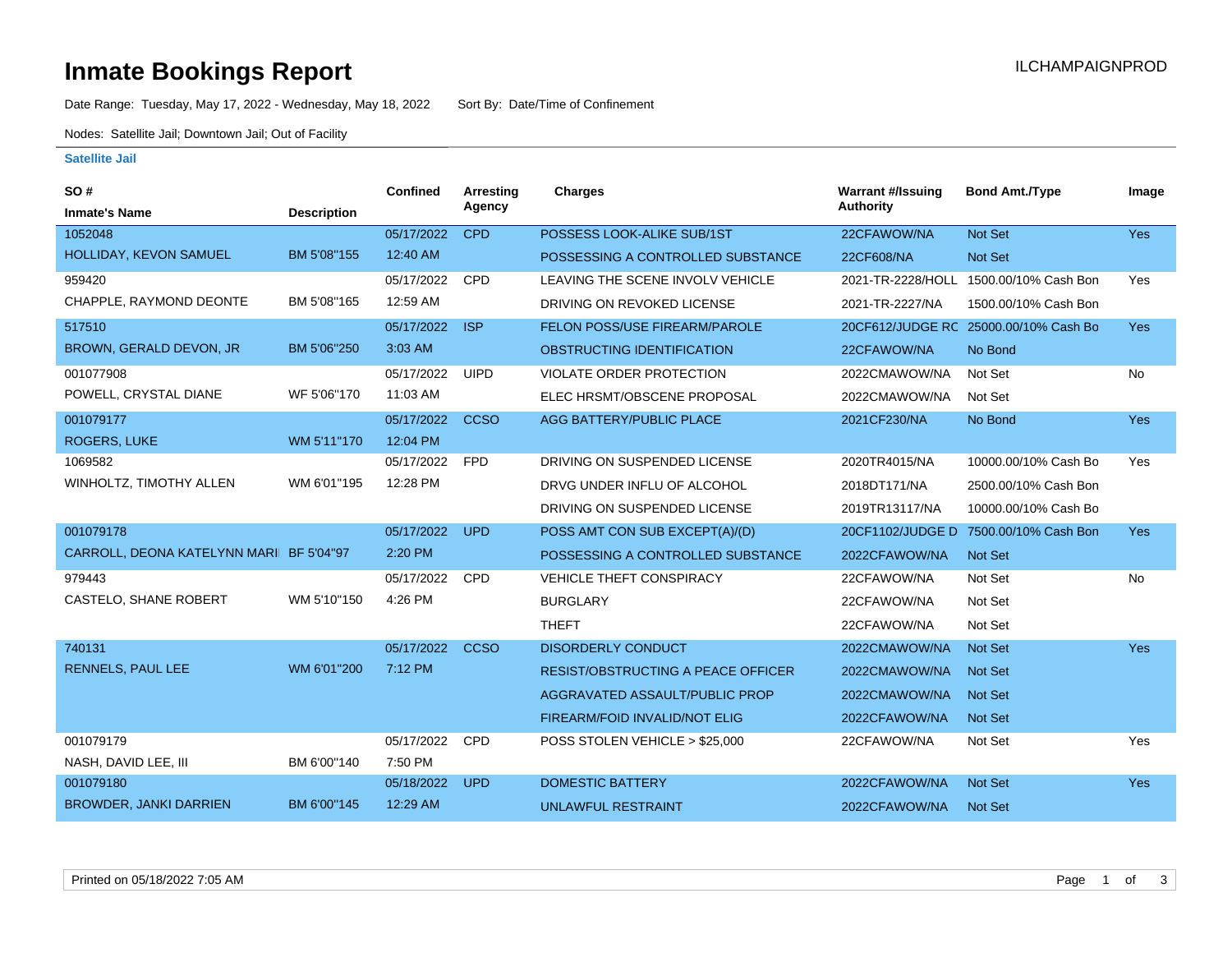# **Inmate Bookings Report Inmate Bookings Report**

Date Range: Tuesday, May 17, 2022 - Wednesday, May 18, 2022 Sort By: Date/Time of Confinement

Nodes: Satellite Jail; Downtown Jail; Out of Facility

### **Satellite Jail**

| <b>SO#</b>           |                    | Confined   | Arresting | Charges                          | Warrant #/Issuing | <b>Bond Amt./Type</b>                 | Image     |
|----------------------|--------------------|------------|-----------|----------------------------------|-------------------|---------------------------------------|-----------|
| <b>Inmate's Name</b> | <b>Description</b> |            | Agency    |                                  | Authority         |                                       |           |
| 58311                |                    | 05/18/2022 | CPD       | <b>CRIMINAL TRESPASS TO LAND</b> | 2022CMAWOW/NA     | Not Set                               | <b>No</b> |
| LEWIS, JOHN WILLARD  | BM 5'06"189        | 12:32 AM   |           | <b>RETAIL THEFT</b>              | 2022CMAWOW/NA     | 100.00/Full Amount                    |           |
| 001079181            |                    | 05/18/2022 | CCSO      | DRIVING ON SUSPENDED LICENSE     |                   | 2018TR10474/JUDG 2500.00/10% Cash Bon | No        |
| BLUE, JUANITA C      | UF 5'03"130        | 5:44 AM    |           |                                  |                   |                                       |           |

**Total Satellite <sub>-</sub>13**